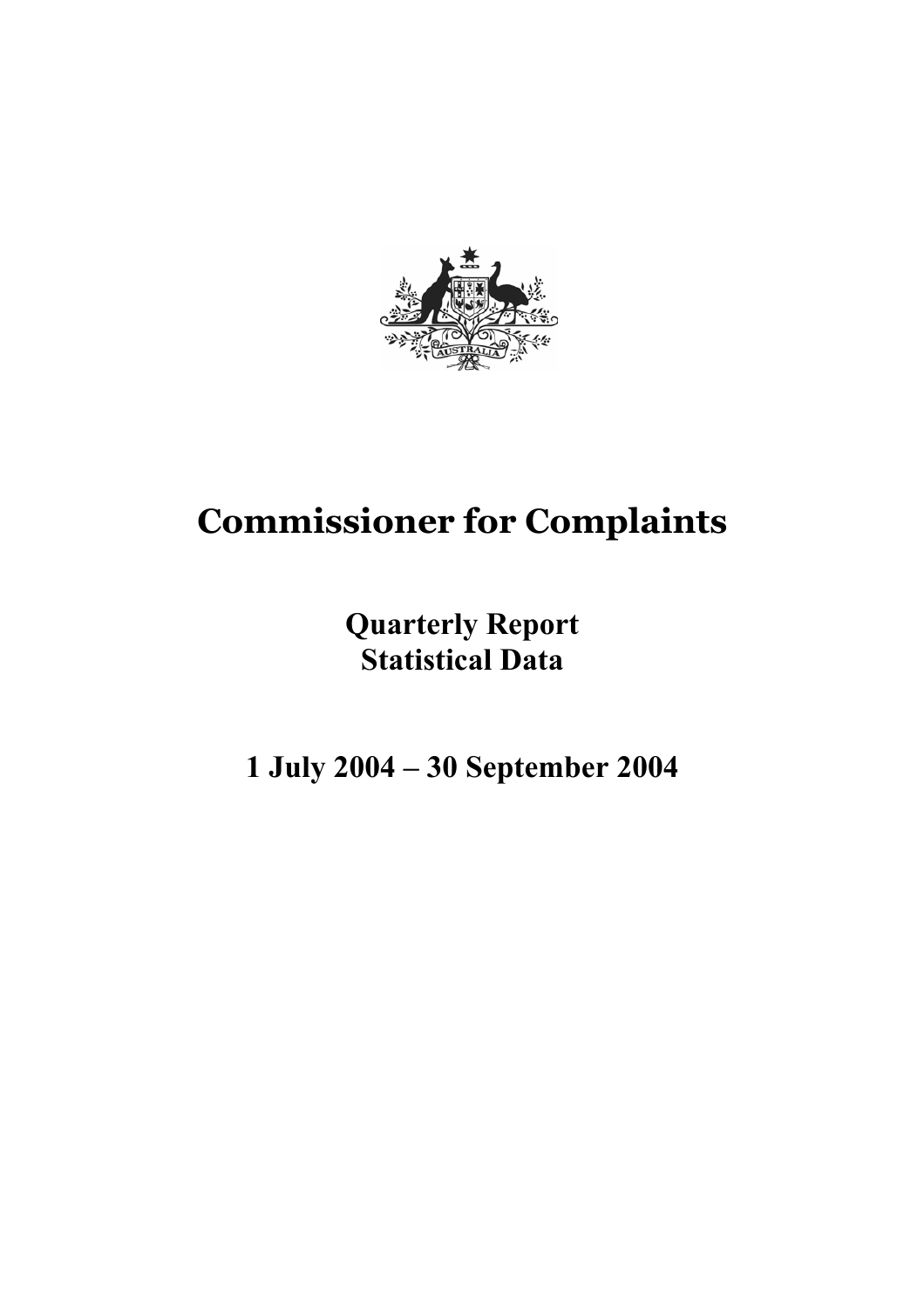# **Contents**

| <b>NATIONAL STATISTICS</b>                              |                |
|---------------------------------------------------------|----------------|
| <b>Total Number of Calls</b>                            | 1              |
| <b>Recorded Complaints</b>                              |                |
| <b>Site Visits</b>                                      |                |
| Complainant Type                                        | 2              |
| <b>Issue Priorities</b>                                 | 2              |
| Average Time to Resolve Complaints                      | $\overline{c}$ |
| <b>Complaint Issues</b>                                 | $\overline{2}$ |
| Non acceptance of Complaints and Appeals                | 3              |
| Referrals and Committee Hearings by State and Territory | 3              |
| <b>Determination Reviews by State and Territory</b>     | 3              |
| <b>Information Statistics</b>                           | 4              |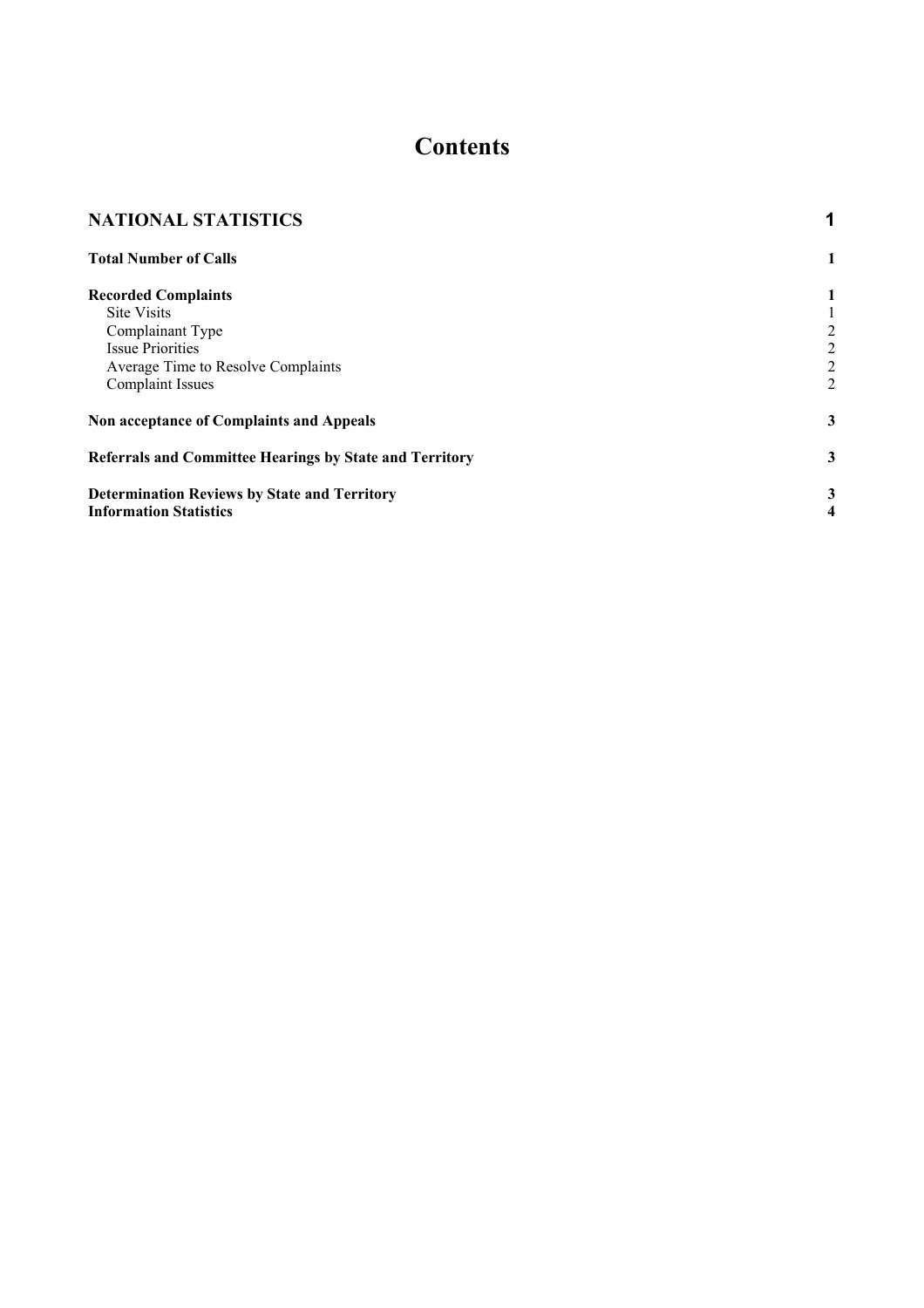# **National Statistics**

This report provides information relating to the operation of the Scheme and covers the reporting period 1 July-30 September 2004. The report provides an update on the statistical information, issues and trends identified in previous reports. The statistical information for the following graphs is derived from various reporting elements of the Scheme's database.

# **Total Number of Calls**

During this reporting period the Scheme dealt with a total of 1,944 calls. The following figure shows the breakdown of calls recorded in each jurisdiction, that is the number of complaints and information calls, shown as a percentage of the total 1,944 calls recorded nationally.



**Fig 1: Total Number of Calls by Jurisdiction**

There was a slight increase in the overall number of calls received during this quarter. The increase was found to be in both the numbers of complaint and information calls received. It is not known if the increase in complaint calls is due to the forthcoming election and an increased focus on aged care or, if the increase in information calls is an artefact of changed work practices or an actual increase in people seeking information. Of the 1,944 calls recorded, 280 (14 per cent) were registered as complaints and 1,664 (86 per cent) were registered as information calls.

# **Recorded Complaints**

The majority (97 per cent) of the 280 complaints recorded during the reporting period related to aged residential care services, however, six complaints (two per cent) related to Community Aged Care Packages CACPs) and one complaint related to flexible care services. As in previous reports, the relatives of residents (69 per cent) lodged the majority of complaints recorded nationally.

Across Australia, care recipients lodged nine per cent of complaints and staff of aged care services six per cent of complaints. Friends, ex staff and advocacy services each lodged two per cent of complaints. Five per cent of complaints were registered as 'unknown' and a further five per cent were recorded as 'other'.

### **Site Visits**

During the reporting period the database records that officers undertook a total of 72 site visits either as part of the preliminary assessment or ongoing management of the issues raised.A total of 64 facilities were visited and issues relating to 72 individual complaints were discussed.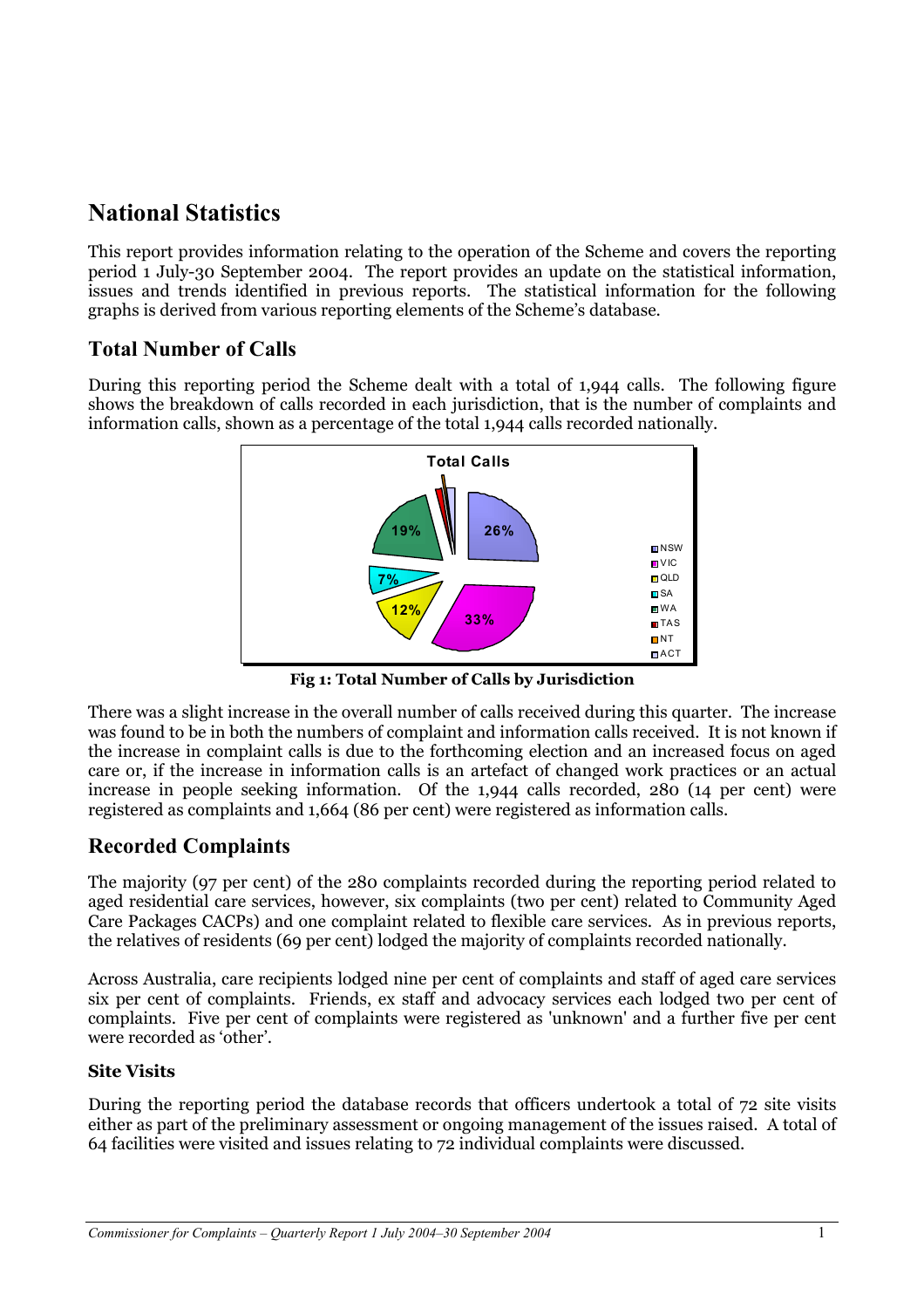#### **Complainant Type**

Of the 280 complaints recorded nationally during the reporting period, 226 (80 per cent) were registered as open complaints, 41 (15 per cent) as confidential complaints and 13 (5 per cent) as anonymous complaints.

Note that a proportion of complainants who initially lodge a confidential complaint with the Scheme subsequently amend the status of their complaint and request that the issues being dealt with are managed as an open complaint.



 **Fig 2: Complainant Type and Volume**

#### **Issue Priorities**

Complaint issues are assessed as either urgent or complex. During the reporting period five issues were assessed as urgent. A further 202 issues were assessed as complex. It should be noted that there is an unexplained discrepancy between the number of complaints and the number of prioritised issues recorded. It is thought that this divergence relates to poor data input.

#### **Average Time to Resolve Complaints**

The database provides information regarding new cases both received and finalised within a period. During the reporting period the Scheme finalised 92 cases. The average number of days to finalise complaints received within the reporting period was 19.68 days.

At the end of the reporting period the data show that, nationally, 28 per cent of cases were incomplete, 16 per cent were ongoing, 33 per cent had been finalised. Sixteen per cent had been withdrawn and seven per cent were not accepted.

#### **Complaint Issues**

Previous reports gave an account of complaint issues based on 58 common issues. These issues were recorded in four main clusters: administration, consumer rights, environment and level of care. These keywords were not applied consistently and the list of keywords was revised and reduced to 13 keywords with agreed definitions.

The changes were implemented on 28 February 2004 and aim to:

- ensure that data are reported more effectively and with more utility and validity;
- assist the identification of key concerns in a complaint for reporting purposes;
- improve consistency in keyword application within and across jurisdictions;
- ensure that operational definitions for concerns are available when choosing keywords; and
- avoid multiple keyword application that often reduces the usefulness and clarity of reports.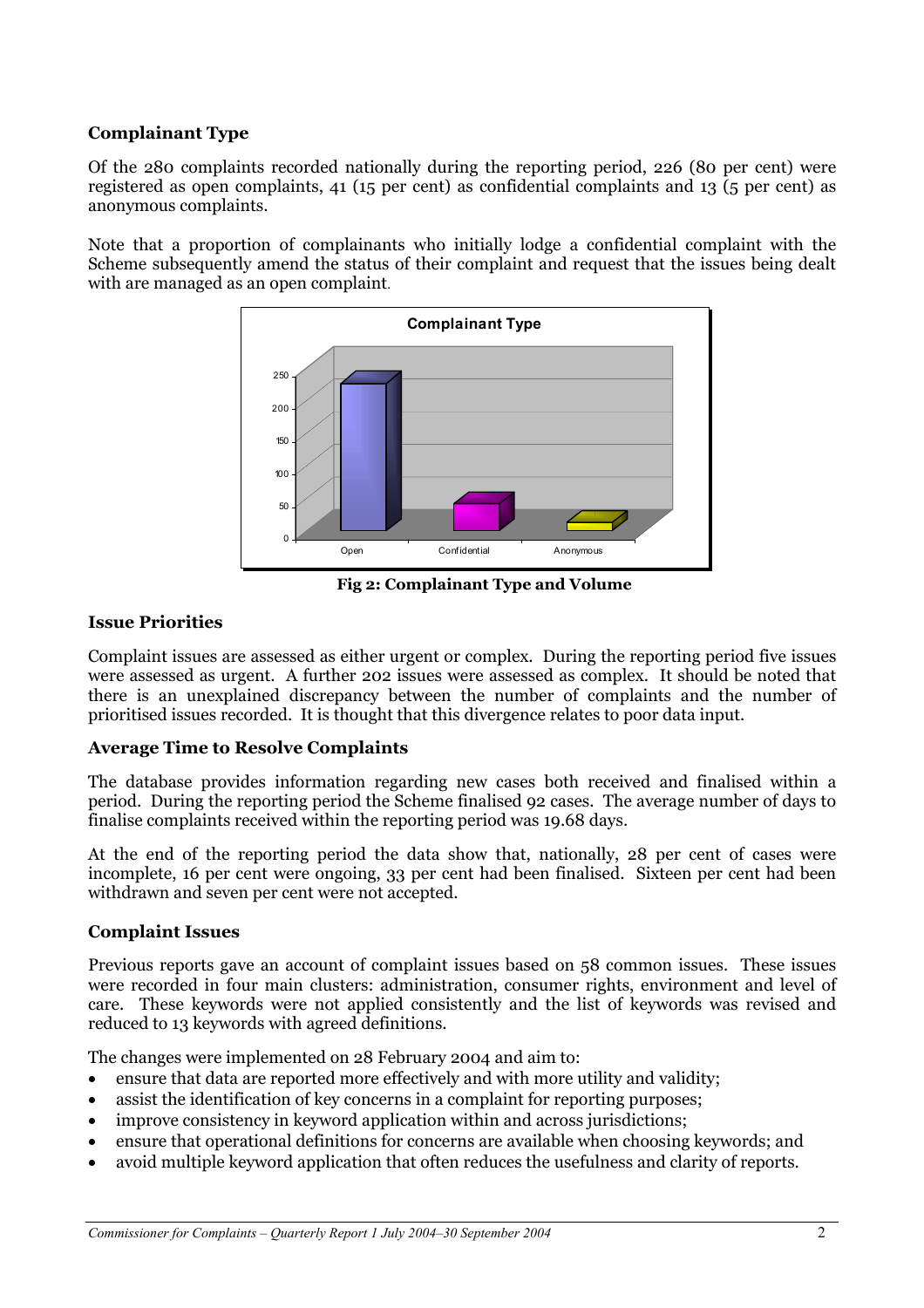Officers now apply one keyword to each separate issue and, wherever possible, are encouraged to create one issue per case. That is, choose the one keyword that outlines the principal concern underlying the issue and thereby the case. Second issues are created only if absolutely necessary and then, only if a different keyword is applied. Figure 3 shows the most frequently recorded complaint issues during this reporting quarter.



 **Figure 3: Most frequently recorded complaint issues.**

It will be important to closely monitor the use and application of the revised keywords to ensure that the Scheme is not losing valuable information and to confirm that issues and trends are captured effectively. The database identifies that only 191 issues were categorised for the 280 complaints recorded during the period.

### **Non acceptance of Complaints and Appeals**

Based on *last status change* the database indicates that, across Australia, a total of 29 complaints were not accepted by the Scheme during the period ending 30 September 2004. Nine of these complaints were received prior to 1 July 2004.

During this quarter, the Commissioner for Complaints was asked to provide advice in relation to six appeals against the non-acceptance of a complaint.

## **Referrals and Committee Hearings by State and Territory**

During the reporting period twelve matters were referred for determination and seven matters remained outstanding from the previous quarter. In four cases the decision to refer for determination was made by the delegate during the assessment phase. One complaint was withdrawn prior to the scheduled hearing and, in one instance the Commissioner dissolved the committee and discontinued dealing with the complaint. Complaints Resolution Committees (Committees) heard a total of eleven cases during the period and have partly heard one other, the remaining five cases are scheduled to be heard in the October-December reporting quarter.

The complaints involved a range of issues including restricted access, security of tenure, medication management, fees and charges, communication, clinical care, physical environment, nutrition and hydration, falls and management.

## **Determination Reviews by State and Territory**

Two determinations were appealed during the period. The review of the complaint originating in Western Australia has been conducted and the Review Panel confirmed the decision of the original